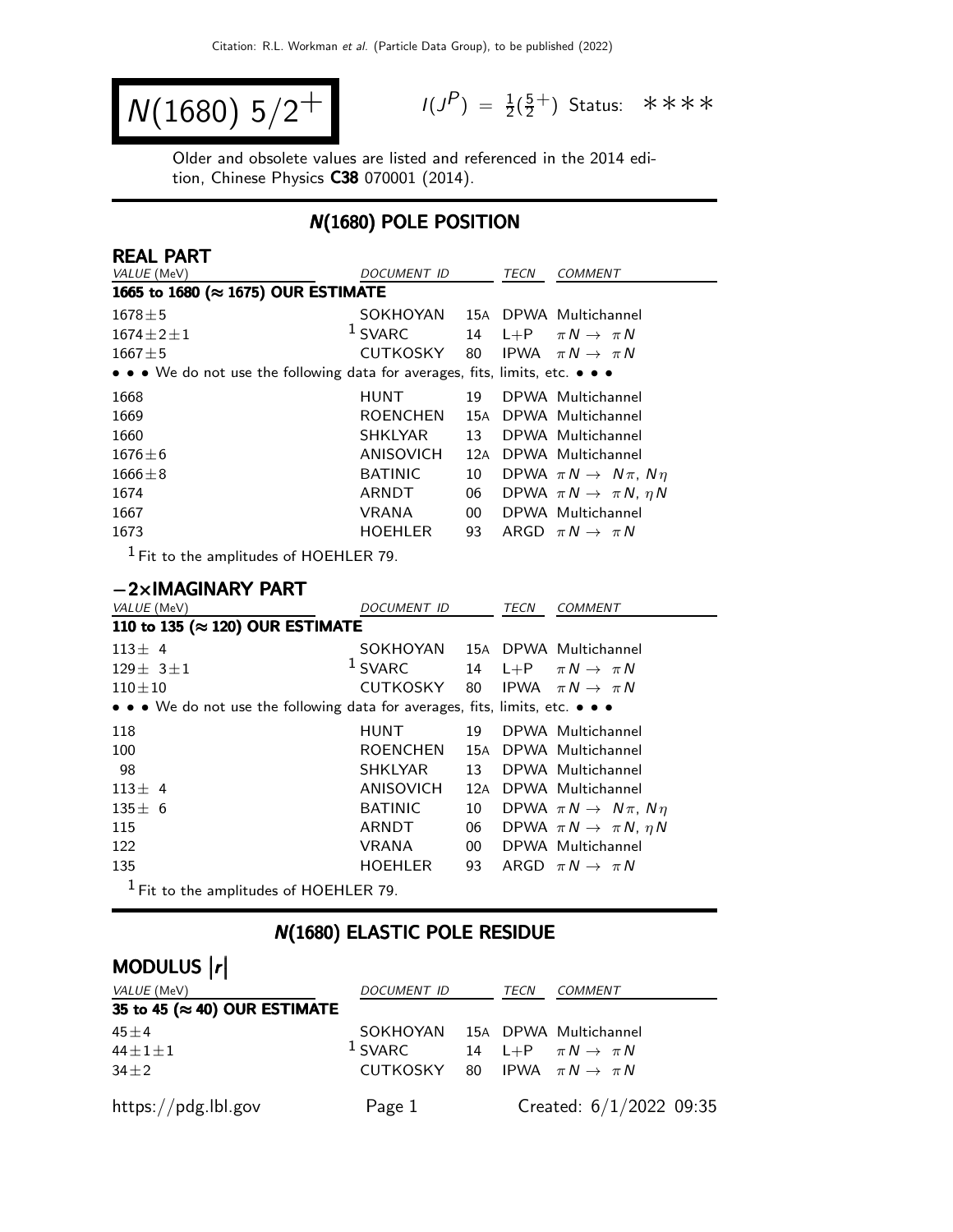| 34         | ROENCHEN 15A DPWA Multichannel            |  |                                              |
|------------|-------------------------------------------|--|----------------------------------------------|
| 33         | SHKLYAR 13 DPWA Multichannel              |  |                                              |
| $43 \pm 4$ | ANISOVICH 12A DPWA Multichannel           |  |                                              |
| 44         | BATINIC                                   |  | 10 DPWA $\pi N \rightarrow N \pi$ , $N \eta$ |
| 42         | ARNDT                                     |  | 06 DPWA $\pi N \rightarrow \pi N$ , $\eta N$ |
| 44         | HOEHLER 93 ARGD $\pi N \rightarrow \pi N$ |  |                                              |
|            |                                           |  |                                              |

1 Fit to the amplitudes of HOEHLER 79.

#### PHASE θ

| VALUE $(^\circ)$                                                              | DOCUMENT ID                                |     | TECN | <i>COMMENT</i>                            |  |  |
|-------------------------------------------------------------------------------|--------------------------------------------|-----|------|-------------------------------------------|--|--|
| $-20$ to 10 ( $\approx -5$ ) OUR ESTIMATE                                     |                                            |     |      |                                           |  |  |
| $5 \pm 10$                                                                    | SOKHOYAN 15A DPWA Multichannel             |     |      |                                           |  |  |
| $-16\pm 1\pm 1$                                                               | $1$ SVARC                                  |     |      | 14 L+P $\pi N \rightarrow \pi N$          |  |  |
| $-25+5$                                                                       | CUTKOSKY 80 IPWA $\pi N \rightarrow \pi N$ |     |      |                                           |  |  |
| • • • We do not use the following data for averages, fits, limits, etc. • • • |                                            |     |      |                                           |  |  |
| $-19$                                                                         | <b>ROENCHEN</b>                            |     |      | 15A DPWA Multichannel                     |  |  |
| $-32$                                                                         | SHKLYAR                                    | 13  |      | DPWA Multichannel                         |  |  |
| $-2 \pm 10$                                                                   | ANISOVICH                                  | 12A |      | DPWA Multichannel                         |  |  |
| $-19$                                                                         | <b>BATINIC</b>                             | 10  |      | DPWA $\pi N \rightarrow N \pi$ , $N \eta$ |  |  |
| $-4$                                                                          | ARNDT                                      | 06  |      | DPWA $\pi N \rightarrow \pi N$ , $\eta N$ |  |  |
| $-17$                                                                         | HOEHLER                                    | 93  |      | ARGD $\pi N \rightarrow \pi N$            |  |  |
| $1$ Fit to the amplitudes of HOEHLER 79.                                      |                                            |     |      |                                           |  |  |

### N(1680) INELASTIC POLE RESIDUE

The "normalized residue" is the residue divided by  $\Gamma_{pole}/2$ .

#### Normalized residue in  $N\pi\to N(1680)\to \Delta\pi$ , P-wave

| MODULUS PHASE $(^\circ)$     |                                                                               | DOCUMENT ID TECN COMMENT        |  |  |                           |  |
|------------------------------|-------------------------------------------------------------------------------|---------------------------------|--|--|---------------------------|--|
|                              | $0.15 \pm 0.03$ $-60 \pm 30$                                                  | SOKHOYAN 15A DPWA Multichannel  |  |  |                           |  |
|                              | • • • We do not use the following data for averages, fits, limits, etc. • • • |                                 |  |  |                           |  |
| $0.15 \pm 0.03$ $-70 \pm 45$ |                                                                               | ANISOVICH 12A DPWA Multichannel |  |  |                           |  |
|                              | Normalized residue in $N\pi \to N(1680) \to \Delta \pi$ , F-wave              |                                 |  |  |                           |  |
| <b>MODULUS</b>               | PHASE (°) DOCUMENT ID TECN COMMENT                                            |                                 |  |  |                           |  |
|                              | $0.23 \pm 0.04$ 90 $\pm$ 12 SOKHOYAN 15A DPWA Multichannel                    |                                 |  |  |                           |  |
|                              | • • • We do not use the following data for averages, fits, limits, etc. • • • |                                 |  |  |                           |  |
| $0.23 \pm 0.04$ 85 $\pm$ 15  |                                                                               | ANISOVICH 12A DPWA Multichannel |  |  |                           |  |
|                              | Normalized residue in $N\pi \rightarrow N(1680) \rightarrow N\eta$            |                                 |  |  |                           |  |
| MODULUS                      | PHASE (°)                                                                     | DOCUMENT ID TECN COMMENT        |  |  |                           |  |
|                              | • • • We do not use the following data for averages, fits, limits, etc. • • • |                                 |  |  |                           |  |
| 0.027                        | 136                                                                           | ROENCHEN 15A DPWA Multichannel  |  |  |                           |  |
|                              | Normalized residue in $N\pi \rightarrow N(1680) \rightarrow AK$               |                                 |  |  |                           |  |
|                              | MODULUS PHASE (°) DOCUMENT ID TECN COMMENT                                    |                                 |  |  |                           |  |
|                              | • • • We do not use the following data for averages, fits, limits, etc. • • • |                                 |  |  |                           |  |
| 0.001                        | 90                                                                            | ROENCHEN 15A DPWA Multichannel  |  |  |                           |  |
| https://pdg.lbl.gov          |                                                                               | Page 2                          |  |  | Created: $6/1/2022$ 09:35 |  |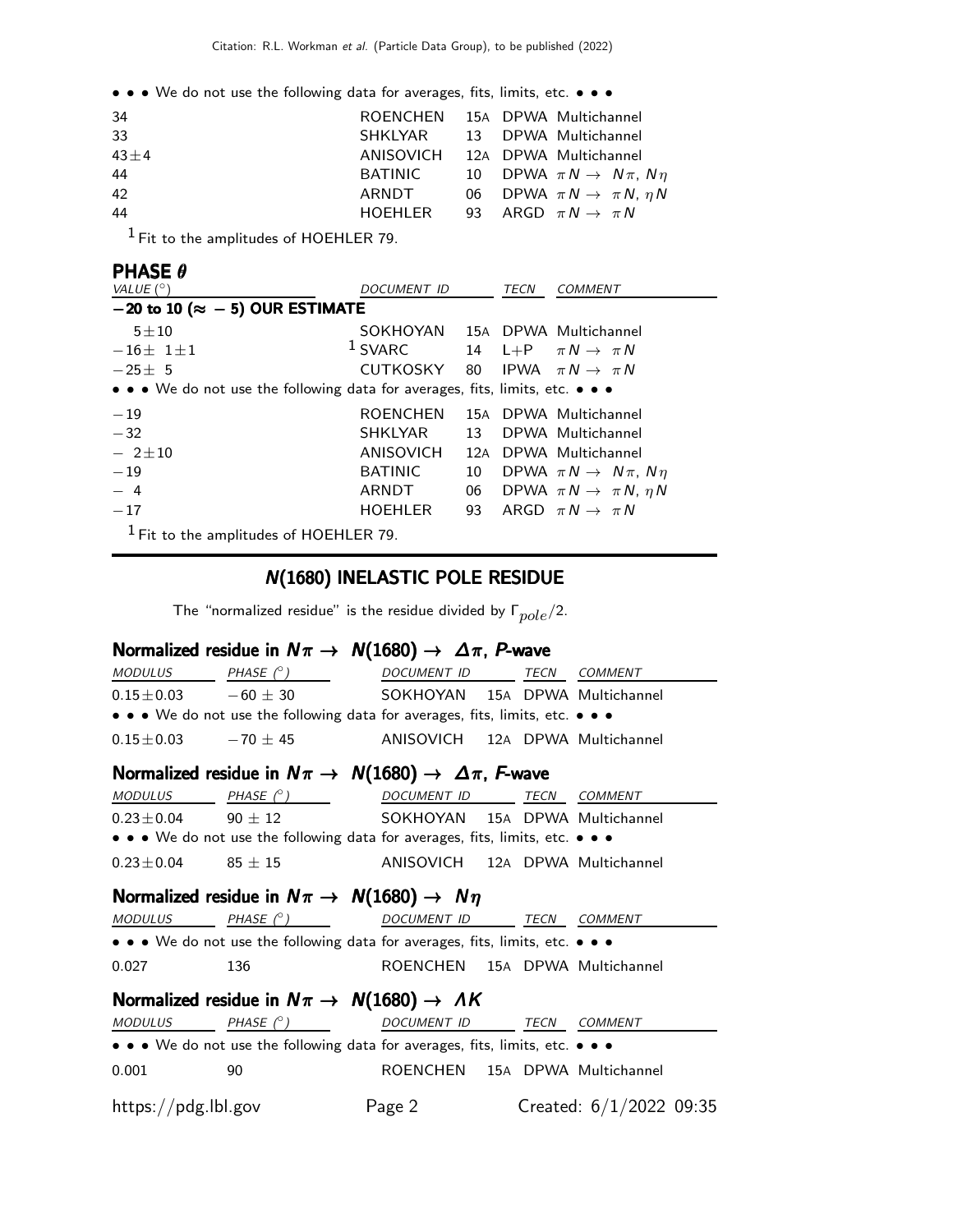Citation: R.L. Workman et al. (Particle Data Group), to be published (2022)

|                                                                       |                  | Normalized residue in $N\pi \to N(1680) \to \Sigma K$                         |             |                       |  |
|-----------------------------------------------------------------------|------------------|-------------------------------------------------------------------------------|-------------|-----------------------|--|
| <b>MODULUS</b>                                                        | PHASE $(^\circ)$ | <b>DOCUMENT ID</b>                                                            | TECN        | <b>COMMENT</b>        |  |
|                                                                       |                  | • • • We do not use the following data for averages, fits, limits, etc. • • • |             |                       |  |
| 0.004                                                                 | 148              | ROENCHEN 15A DPWA Multichannel                                                |             |                       |  |
| Normalized residue in $N\pi \to N(1680) \to N(\pi\pi)^{I=0}_{S-wave}$ |                  |                                                                               |             |                       |  |
| <b>MODULUS</b>                                                        | PHASE (° )       | DOCUMENT ID                                                                   | <b>TECN</b> | <b>COMMENT</b>        |  |
| $0.29 \pm 0.06$                                                       | $-45 + 15$       | SOKHOYAN 15A DPWA Multichannel                                                |             |                       |  |
|                                                                       |                  | • • • We do not use the following data for averages, fits, limits, etc. • • • |             |                       |  |
| $0.26 \pm 0.04$                                                       | $-56 + 15$       | ANISOVICH                                                                     |             | 12A DPWA Multichannel |  |

## N(1680) BREIT-WIGNER MASS

| VALUE (MeV)                                                                   | DOCUMENT ID      |     | TECN | <b>COMMENT</b>                               |
|-------------------------------------------------------------------------------|------------------|-----|------|----------------------------------------------|
| to 1690 ( $\approx$ 1685) OUR ESTIMATE<br>1680                                |                  |     |      |                                              |
| $1686 \pm 5$                                                                  | <b>GOLOVATCH</b> | 19  |      | DPWA $\gamma p \rightarrow \pi^+ \pi^- p$    |
| $1681.0 \pm 0.1$                                                              | $1$ HUNT         | 19  |      | DPWA Multichannel                            |
| $1690 + 5$                                                                    | SOKHOYAN         | 15A |      | DPWA Multichannel                            |
| $1676 + 2$                                                                    | $1$ SHKLYAR      | 13  |      | DPWA Multichannel                            |
| $1680.1 \pm 0.2$                                                              | $1$ ARNDT        |     |      | 06 DPWA $\pi N \rightarrow \pi N$ , $\eta N$ |
| $1680 + 10$                                                                   | CUTKOSKY         |     |      | 80 IPWA $\pi N \rightarrow \pi N$            |
| $1684 + 3$                                                                    | <b>HOEHLER</b>   | 79  |      | IPWA $\pi N \rightarrow \pi N$               |
| • • • We do not use the following data for averages, fits, limits, etc. • • • |                  |     |      |                                              |
| $1689 \pm 6$                                                                  | ANISOVICH        |     |      | 12A DPWA Multichannel                        |
| $1682.7 + 0.5$                                                                | $1$ SHRESTHA     |     |      | 12A DPWA Multichannel                        |
| $1680 \pm 7$                                                                  | <b>BATINIC</b>   | 10  |      | DPWA $\pi N \rightarrow N \pi$ , $N \eta$    |
| $1679 \pm 3$                                                                  | VRANA            | 00  |      | DPWA Multichannel                            |
| $1$ Statistical error only.                                                   |                  |     |      |                                              |

# N(1680) BREIT-WIGNER WIDTH

|           | VALUE (MeV)                                                                   | <i>DOCUMENT ID</i> |     | TECN | COMMENT                                      |
|-----------|-------------------------------------------------------------------------------|--------------------|-----|------|----------------------------------------------|
| 115       | to 130 ( $\approx$ 120) OUR ESTIMATE                                          |                    |     |      |                                              |
| 118       | ±20                                                                           | GOLOVATCH          |     |      | 19 DPWA $\gamma p \rightarrow \pi^+ \pi^- p$ |
| 123       | $+3$                                                                          | $1$ HUNT           | 19  |      | DPWA Multichannel                            |
|           | $119 + 4$                                                                     | SOKHOYAN           | 15A |      | DPWA Multichannel                            |
| $115 + 1$ |                                                                               | $1$ SHKLYAR        |     |      | 13 DPWA Multichannel                         |
|           | $128.0 \pm 1.1$                                                               | $1$ ARNDT          |     |      | 06 DPWA $\pi N \rightarrow \pi N$ , $\eta N$ |
| 120       | $+10$                                                                         | <b>CUTKOSKY</b>    |     |      | 80 IPWA $\pi N \rightarrow \pi N$            |
| $128 + 8$ |                                                                               | <b>HOEHLER</b>     | 79  |      | IPWA $\pi N \rightarrow \pi N$               |
|           | • • • We do not use the following data for averages, fits, limits, etc. • • • |                    |     |      |                                              |
| 118       | $+6$                                                                          | ANISOVICH          |     |      | 12A DPWA Multichannel                        |
| 126.      | $+1$                                                                          | $1$ SHRESTHA       |     |      | 12A DPWA Multichannel                        |
| 142       | $+7$                                                                          | <b>BATINIC</b>     |     |      | 10 DPWA $\pi N \rightarrow N \pi$ , $N \eta$ |
| 128       | ± 9                                                                           | <b>VRANA</b>       | 00  |      | DPWA Multichannel                            |
|           | $1$ Statistical error only.                                                   |                    |     |      |                                              |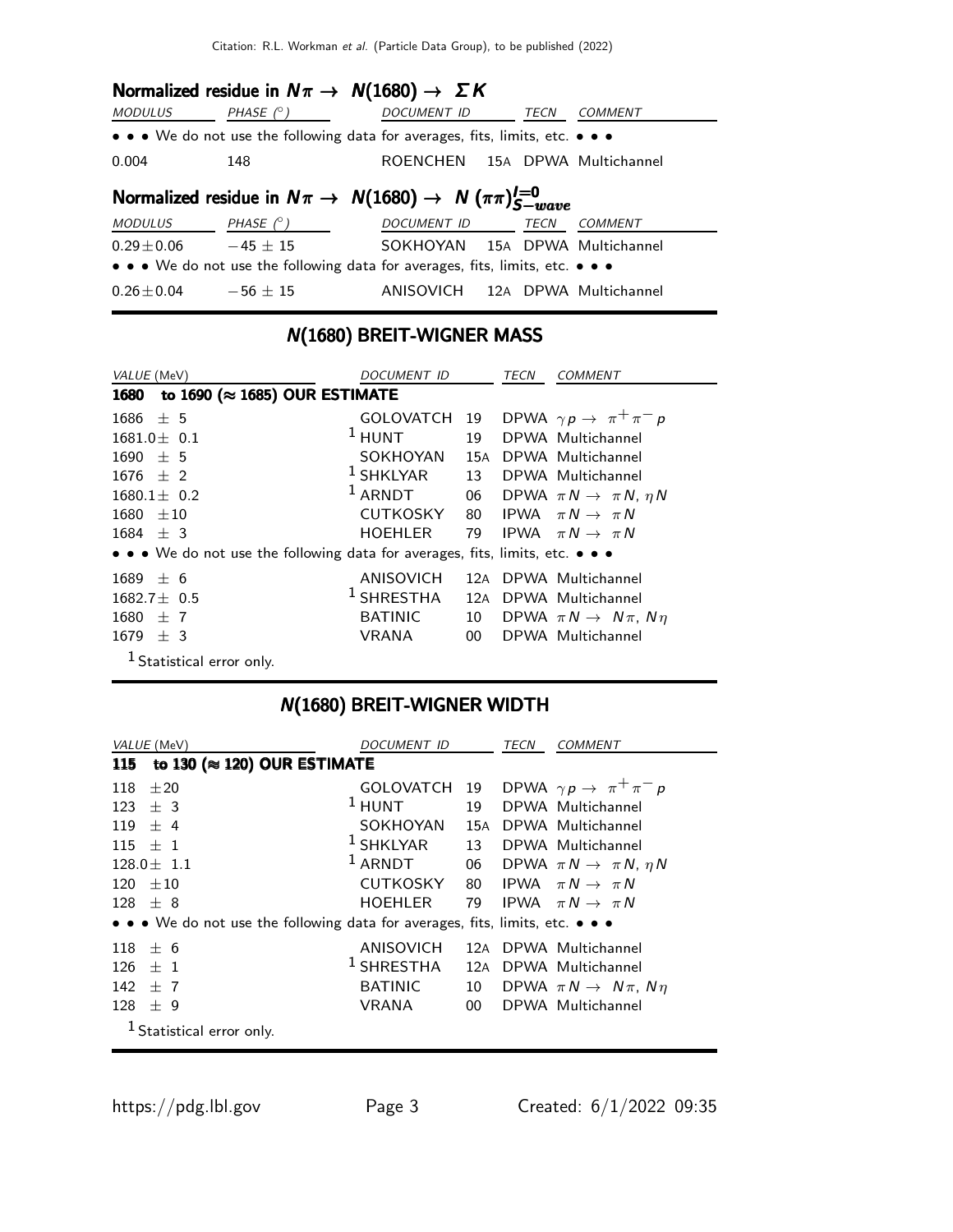## N(1680) DECAY MODES

The following branching fractions are our estimates, not fits or averages.

|                       | Mode                                   | Fraction $(\Gamma_i/\Gamma)$ |
|-----------------------|----------------------------------------|------------------------------|
| $\Gamma_1$            | $N\pi$                                 | $60 - 70 \%$                 |
| $\Gamma_2$            | $N\eta$                                | ${<}1\%$                     |
| $\Gamma_3$            | $N \pi \pi$                            | $28 - 53 \%$                 |
| $\Gamma_4$            | $\Delta(1232)\pi$                      | $11 - 23\%$                  |
| $\Gamma_{5}$          | $\Delta(1232)\pi$ , P-wave             | $4 - 10 \%$                  |
| $\Gamma_6$            | $\Delta(1232)\pi$ , F-wave             | $1 - 13 \%$                  |
| $\Gamma_7$            | $N \rho$                               | $8 - 11 \%$                  |
| $\Gamma_8$            | $N\rho$ , $S=3/2$ , P-wave             | $6 - 8 \%$                   |
| $\Gamma$ <sub>9</sub> | $N\rho$ , S=3/2, F-wave                | $2 - 3\%$                    |
| $\Gamma_{10}$         | $N\sigma$                              | $9 - 19 \%$                  |
| $\Gamma_{11}$         | $p\gamma$                              | $0.21 - 0.32 \%$             |
| $\Gamma_{12}$         | $p\gamma$ , helicity=1/2               | $0.001 - 0.011 \%$           |
| $\Gamma_{13}$         | $p\gamma$ , helicity $=3/2$            | $0.20 - 0.32 \%$             |
| $\Gamma_{14}$         | $n\gamma$                              | $0.021 - 0.046 \%$           |
|                       | $\Gamma_{15}$ $n\gamma$ , helicity=1/2 | $0.004 - 0.029 \%$           |
| $\Gamma_{16}$         | $n\gamma$ , helicity=3/2               | $0.01 - 0.024 \%$            |

## N(1680) BRANCHING RATIOS

| $\Gamma(N\pi)/\Gamma_{\rm total}$                                             |                 |     |      |                                           |  |
|-------------------------------------------------------------------------------|-----------------|-----|------|-------------------------------------------|--|
| VALUE $(\%)$                                                                  | DOCUMENT ID     |     | TECN | <b>COMMENT</b>                            |  |
| 60 to 70 ( $\approx$ 65) OUR ESTIMATE                                         |                 |     |      |                                           |  |
| $68.0 \pm 0.1$                                                                | $1$ HUNT        | 19  |      | DPWA Multichannel                         |  |
| 62 $\pm 4$                                                                    | SOKHOYAN        |     |      | 15A DPWA Multichannel                     |  |
| 68 $\pm 1$                                                                    | $1$ SHKLYAR     | 13  |      | DPWA Multichannel                         |  |
| $70.1 \pm 0.1$                                                                | $1$ ARNDT       | 06  |      | DPWA $\pi N \rightarrow \pi N$ , $\eta N$ |  |
| 62 $\pm$ 5                                                                    | <b>CUTKOSKY</b> | 80  |      | IPWA $\pi N \rightarrow \pi N$            |  |
| 65 $\pm 2$                                                                    | <b>HOEHLER</b>  | 79  |      | IPWA $\pi N \rightarrow \pi N$            |  |
| • • • We do not use the following data for averages, fits, limits, etc. • • • |                 |     |      |                                           |  |
| 64 $\pm$ 5                                                                    | ANISOVICH       |     |      | 12A DPWA Multichannel                     |  |
| $68.0 \pm 0.5$                                                                | $1$ SHRESTHA    | 12A |      | DPWA Multichannel                         |  |
| $\pm 3$<br>67                                                                 | <b>BATINIC</b>  | 10  |      | DPWA $\pi N \rightarrow N \pi$ , $N \eta$ |  |
| 69<br>$\pm 2$                                                                 | <b>VRANA</b>    | 00  |      | DPWA Multichannel                         |  |
|                                                                               |                 |     |      |                                           |  |

1 Statistical error only.

| $\Gamma(N\eta)/\Gamma_{\rm total}$ |                |    |             |                                    | $\Gamma_2/\Gamma$ |
|------------------------------------|----------------|----|-------------|------------------------------------|-------------------|
| VALUE $(\% )$                      | DOCUMENT ID    |    | <b>TECN</b> | COMMENT                            |                   |
| $0.2 \pm 0.1$                      | <b>MUELLER</b> | 20 |             | DPWA Multichannel                  |                   |
| $0.09 \pm 0.02$                    | $1$ HUNT       | 19 |             | DPWA Multichannel                  |                   |
| ${<}1$                             | <b>SHKLYAR</b> | 13 |             | DPWA Multichannel                  |                   |
| $0.15 + 0.35$<br>-0.10             | <b>TIATOR</b>  | 99 |             | DPWA $\gamma p \rightarrow p \eta$ |                   |
| https://pdg.lbl.gov                | Page 4         |    |             | Created: $6/1/2022$ 09:35          |                   |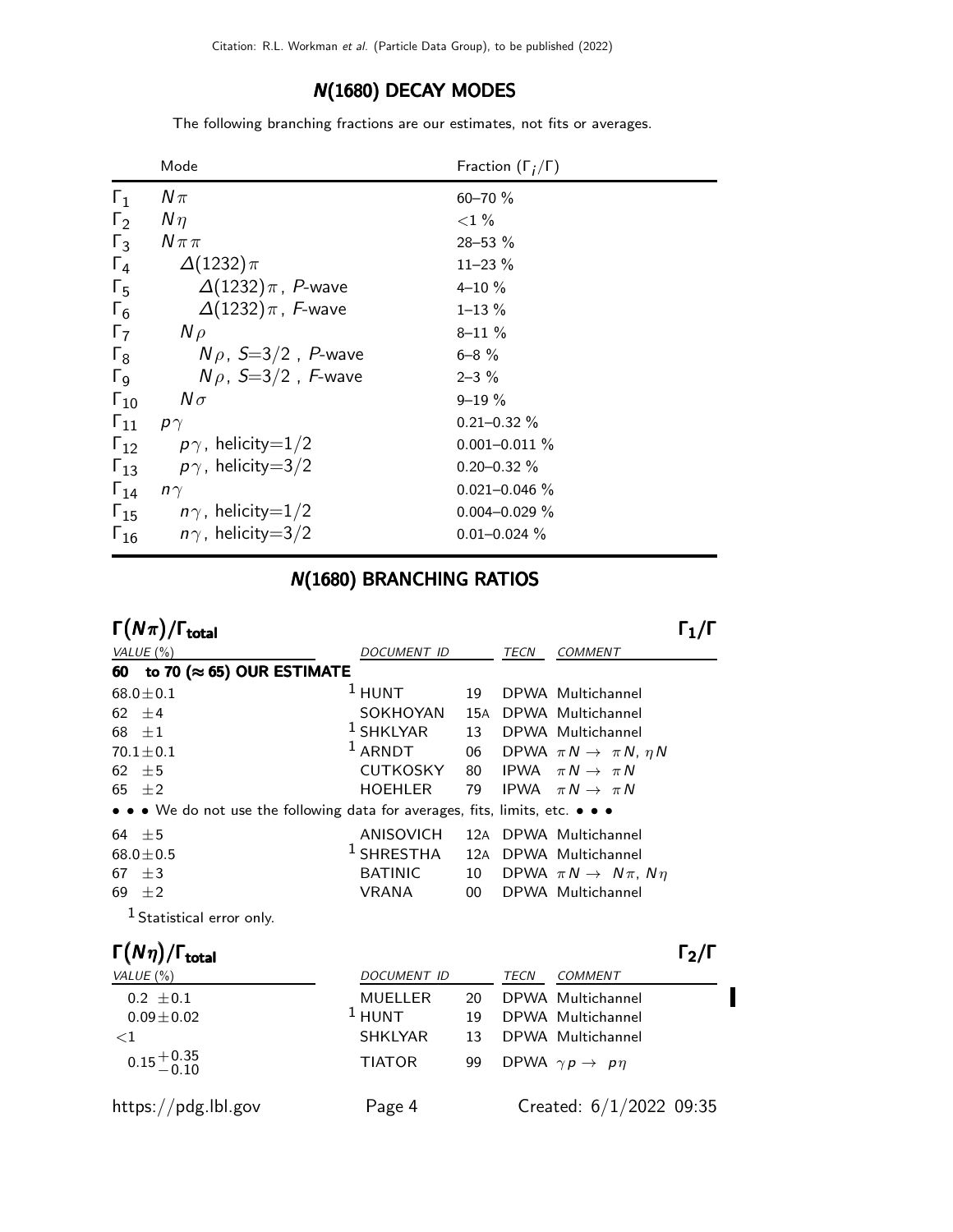| $1.0 + 0.3$                          |              | <sup>1</sup> SHRESTHA 12A DPWA Multichannel  |
|--------------------------------------|--------------|----------------------------------------------|
| $0.4 + 0.2$                          | BATINIC      | 10 DPWA $\pi N \rightarrow N \pi$ , $N \eta$ |
| ${<}1$                               | <b>THOMA</b> | 08 DPWA Multichannel                         |
| $0 + 1$                              | VRANA        | 00 DPWA Multichannel                         |
| <sup>1</sup> Statistical error only. |              |                                              |

| $\Gamma(N\pi\pi)/\Gamma_{\rm total}$ |                                                        |      | $\Gamma_3/\Gamma$ |
|--------------------------------------|--------------------------------------------------------|------|-------------------|
| VALUE (%)                            | <i>DOCUMENT ID</i>                                     | TECN | <i>COMMENT</i>    |
| 28-53 % OUR ESTIMATE                 |                                                        |      |                   |
| $24 + 4$                             | GOLOVATCH 19 DPWA $\gamma p \rightarrow \pi^+ \pi^- p$ |      |                   |

### $\Gamma(\Delta(1232)\pi$ , P-wave)/ $\Gamma_{\text{total}}$  (Γ

| VALUE (%)                                                                     | <i>DOCUMENT ID</i>                          | TECN | COMMENT              |
|-------------------------------------------------------------------------------|---------------------------------------------|------|----------------------|
| $13 + 1$                                                                      | $1$ HUNT                                    |      | 19 DPWA Multichannel |
| 7 $\pm$ 3                                                                     | SOKHOYAN 15A DPWA Multichannel              |      |                      |
| • • • We do not use the following data for averages, fits, limits, etc. • • • |                                             |      |                      |
| $5 \pm 3$                                                                     | ANISOVICH 12A DPWA Multichannel             |      |                      |
| $10.5 \pm 0.9$                                                                | <sup>1</sup> SHRESTHA 12A DPWA Multichannel |      |                      |
| $14 + 3$                                                                      | VRANA                                       |      | 00 DPWA Multichannel |
| $\mathbf{1}_{\mathbf{c}}$ and $\mathbf{r}$                                    |                                             |      |                      |

<sup>1</sup> Statistical error only.

### $\Gamma(\Delta(1232)\pi$  , F-wave) / Γ<sub>total</sub> Γ<sub>6</sub>/Γ

| VALUE $(\%)$                                                                  | DOCUMENT ID                                 | TECN | <b>COMMENT</b>        |
|-------------------------------------------------------------------------------|---------------------------------------------|------|-----------------------|
| < 0.3                                                                         | $1$ HUNT                                    |      | 19 DPWA Multichannel  |
| $10 \pm 3$                                                                    | SOKHOYAN 15A DPWA Multichannel              |      |                       |
| • • • We do not use the following data for averages, fits, limits, etc. • • • |                                             |      |                       |
| $10 \pm 3$                                                                    | ANISOVICH                                   |      | 12A DPWA Multichannel |
| $1.0 \pm 0.1$                                                                 | <sup>1</sup> SHRESTHA 12A DPWA Multichannel |      |                       |
| $1 + 1$                                                                       | VRANA                                       |      | 00 DPWA Multichannel  |
| $1 \sim 10^{-10}$                                                             |                                             |      |                       |

<sup>1</sup> Statistical error only.

| $\Gamma(N\rho, S=3/2, P$ -wave)/ $\Gamma_{\text{total}}$ |             |    |      |                   | $\Gamma_{\rm R}/\Gamma$ |
|----------------------------------------------------------|-------------|----|------|-------------------|-------------------------|
| VALUE $(\%)$                                             | DOCUMENT ID |    | TECN | COMMENT           |                         |
| <b>6-8 % OUR ESTIMATE</b>                                |             |    |      |                   |                         |
| $7 + 1$                                                  | $1$ HUNT    | 19 |      | DPWA Multichannel |                         |
| <sup>1</sup> Statistical error only.                     |             |    |      |                   |                         |

| $\Gamma(N\rho, S=3/2, F$ -wave)/ $\Gamma_{\text{total}}$ |                    |     |      |                           | Го/Г                 |
|----------------------------------------------------------|--------------------|-----|------|---------------------------|----------------------|
| VALUE $(\%)$                                             | <b>DOCUMENT ID</b> |     | TECN | COMMENT                   |                      |
| 2-3 % OUR ESTIMATE                                       |                    |     |      |                           |                      |
| $2.4 + 0.4$                                              | $1$ HUNT           | 19  |      | DPWA Multichannel         |                      |
| <sup>1</sup> Statistical error only.                     |                    |     |      |                           |                      |
| $\Gamma(N\sigma)/\Gamma_{\rm total}$                     |                    |     |      |                           | $\Gamma_{10}/\Gamma$ |
| VALUE $(\% )$                                            | <b>DOCUMENT ID</b> |     | TECN | COMMENT                   |                      |
| $8.7 \pm 1.5$                                            | $1$ HUNT           | 19  |      | DPWA Multichannel         |                      |
| $14 \pm 5$                                               | SOKHOYAN           | 15A |      | DPWA Multichannel         |                      |
| https://pdg.lbl.gov                                      | Page 5             |     |      | Created: $6/1/2022$ 09:35 |                      |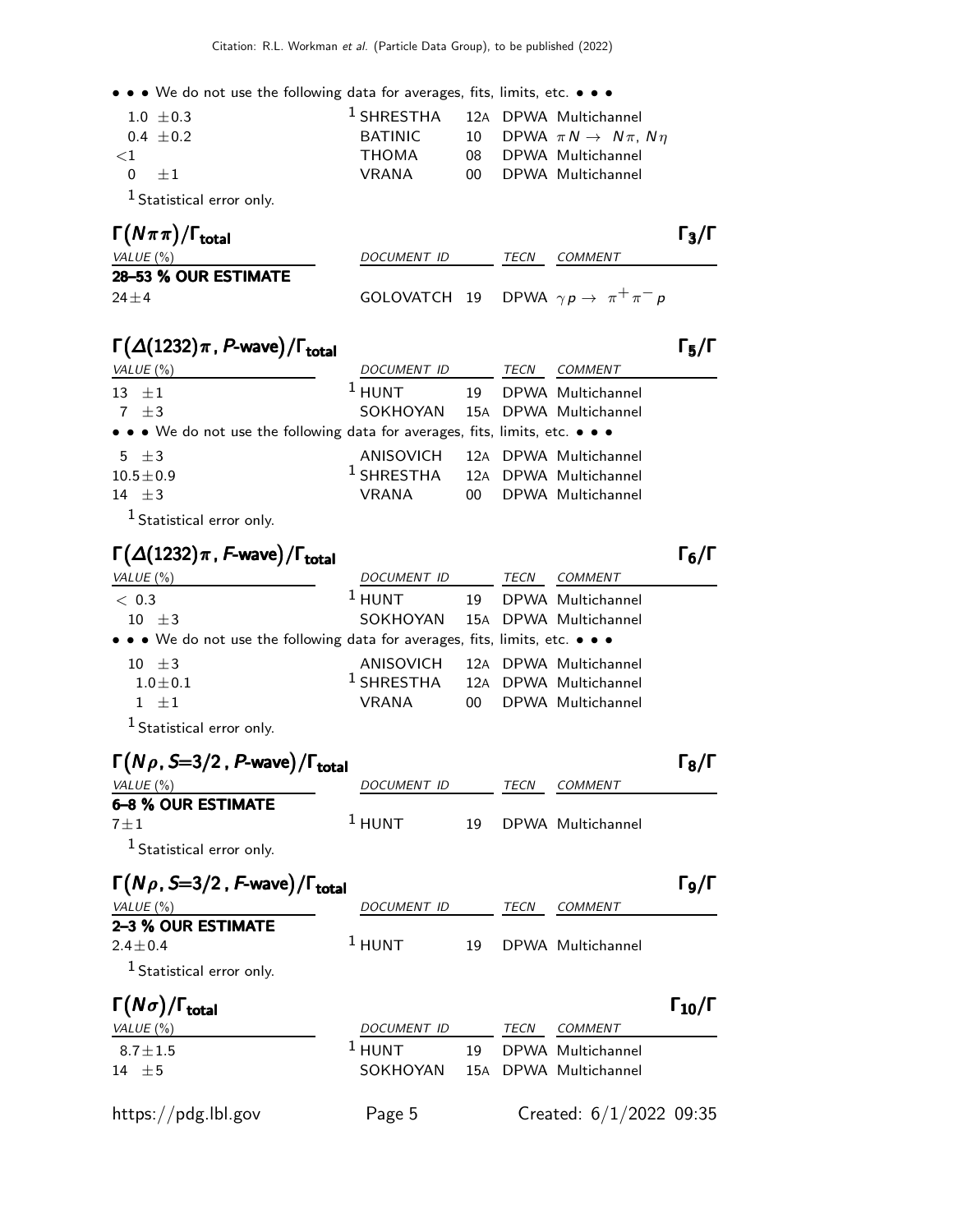| $14 + 7$                             | ANISOVICH 12A DPWA Multichannel             |  |                      |
|--------------------------------------|---------------------------------------------|--|----------------------|
| $9.4 + 0.8$                          | <sup>1</sup> SHRESTHA 12A DPWA Multichannel |  |                      |
| $9 + 1$                              | VRANA                                       |  | 00 DPWA Multichannel |
| <sup>1</sup> Statistical error only. |                                             |  |                      |

### N(1680) PHOTON DECAY AMPLITUDES AT THE POLE

## $N(1680) \rightarrow p\gamma$ , helicity-1/2 amplitude A<sub>1/2</sub>

| MODULUS (GeV <sup>-1/2</sup> )                                                | PHASE $(^\circ)$ | DOCUMENT ID                    |  | TECN        | <i>COMMENT</i> |  |
|-------------------------------------------------------------------------------|------------------|--------------------------------|--|-------------|----------------|--|
| $-0.013 \pm 0.003$                                                            | $-20 \pm 17$     | SOKHOYAN 15A DPWA Multichannel |  |             |                |  |
| $-0.013 + 0.002 -42 + 9$<br>$-42 + 9$                                         |                  | ROENCHEN 14                    |  | <b>DPWA</b> |                |  |
| • • • We do not use the following data for averages, fits, limits, etc. • • • |                  |                                |  |             |                |  |
| $-0.022$                                                                      | $-28$            | ROENCHEN 15A DPWA Multichannel |  |             |                |  |
| $N(1680) \rightarrow p\gamma$ , helicity-3/2 amplitude A <sub>3/2</sub>       |                  |                                |  |             |                |  |

| MODULUS (GeV <sup>-1/2</sup> )                                                | PHASE $(^\circ)$ | DOCUMENT ID                    | <i>TECN</i> | <i>COMMENT</i> |
|-------------------------------------------------------------------------------|------------------|--------------------------------|-------------|----------------|
| $0.135 \pm 0.005$                                                             | $1 + 3$          | SOKHOYAN 15A DPWA Multichannel |             |                |
| $0.126 + 0.001$<br>$- 0.002$                                                  | $-7^{+3}$        | ROENCHEN 14 DPWA               |             |                |
| • • • We do not use the following data for averages, fits, limits, etc. • • • |                  |                                |             |                |
| 0.102                                                                         | $-11$            | ROENCHEN 15A DPWA Multichannel |             |                |

### N(1680) BREIT-WIGNER PHOTON DECAY AMPLITUDES

## $N(1680) \rightarrow p\gamma$ , helicity-1/2 amplitude A<sub>1/2</sub>

| VALUE (GeV $^{-1/2}$ )                                                        | DOCUMENT ID |  | TECN<br>COMMENT                                           |  |  |  |  |
|-------------------------------------------------------------------------------|-------------|--|-----------------------------------------------------------|--|--|--|--|
| $-0.018$ to $-0.005$ ( $\approx -0.010$ ) OUR ESTIMATE                        |             |  |                                                           |  |  |  |  |
| $-0.0278 \pm 0.0036$                                                          |             |  | GOLOVATCH 19 DPWA $\gamma p \rightarrow \pi^+ \pi^- p$    |  |  |  |  |
| $-0.026 \pm 0.004$                                                            |             |  | <sup>1</sup> HUNT 19 DPWA Multichannel                    |  |  |  |  |
| $-0.015 \pm 0.002$                                                            |             |  | SOKHOYAN 15A DPWA Multichannel                            |  |  |  |  |
| $0.003 + 0.001$                                                               |             |  | <sup>1</sup> SHKLYAR 13 DPWA Multichannel                 |  |  |  |  |
| $-0.007 \pm 0.002$                                                            |             |  | <sup>1</sup> WORKMAN 12A DPWA $\gamma N \rightarrow N\pi$ |  |  |  |  |
| $-0.017 \pm 0.001$                                                            |             |  | <sup>1</sup> DUGGER 07 DPWA $\gamma N \to \pi N$          |  |  |  |  |
| • • • We do not use the following data for averages, fits, limits, etc. • • • |             |  |                                                           |  |  |  |  |
| $-0.013 \pm 0.003$                                                            |             |  | ANISOVICH 12A DPWA Multichannel                           |  |  |  |  |
| $-0.017 \pm 0.001$                                                            |             |  | <sup>1</sup> SHRESTHA 12A DPWA Multichannel               |  |  |  |  |
| $-0.025$                                                                      | DRECHSEL    |  | 07 DPWA $\gamma N \to \pi N$                              |  |  |  |  |
| <sup>1</sup> Statistical error only.                                          |             |  |                                                           |  |  |  |  |

## $N(1680) \rightarrow p\gamma$ , helicity-3/2 amplitude A<sub>3/2</sub>

| VALUE (GeV $-1/2$ ) |                                                  | <b>DOCUMENT ID</b>                        | <b>TECN</b> | <b>COMMENT</b>                                 |
|---------------------|--------------------------------------------------|-------------------------------------------|-------------|------------------------------------------------|
|                     | $0.130$ to 0.140 ( $\approx$ 0.135) OUR ESTIMATE |                                           |             |                                                |
| $0.128 \pm 0.011$   |                                                  |                                           |             | GOLOVATCH 19 DPWA $\gamma p \to \pi^+ \pi^- p$ |
| $0.112 \pm 0.005$   |                                                  | $1$ HUNT                                  |             | 19 DPWA Multichannel                           |
| $0.136 \pm 0.005$   |                                                  | SOKHOYAN                                  |             | 15A DPWA Multichannel                          |
| $0.116 \pm 0.001$   |                                                  | <sup>1</sup> SHKLYAR 13 DPWA Multichannel |             |                                                |
| $0.140 \pm 0.002$   |                                                  | $1$ WORKMAN                               |             | 12A DPWA $\gamma N \rightarrow N \pi$          |
| $0.134 \pm 0.002$   |                                                  | $^1$ DUGGER                               |             | 07 DPWA $\gamma N \to \pi N$                   |
| https://pdg.lbl.gov |                                                  | Page 6                                    |             | Created: $6/1/2022$ 09:35                      |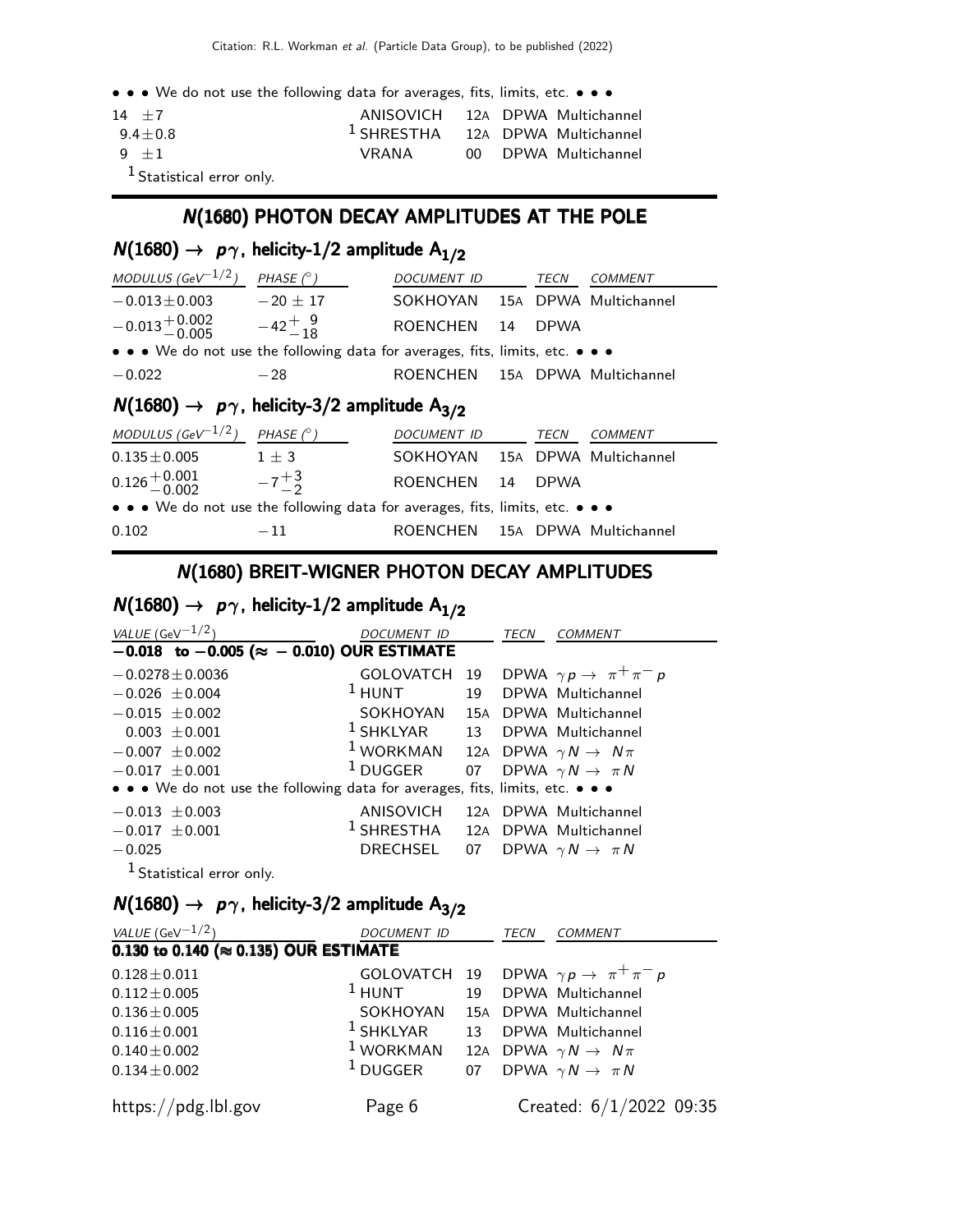| $0.135 \pm 0.006$ | ANISOVICH 12A DPWA Multichannel             |  |  |
|-------------------|---------------------------------------------|--|--|
| $0.136 \pm 0.001$ | <sup>1</sup> SHRESTHA 12A DPWA Multichannel |  |  |
| 0.134             | DRECHSEL 07 DPWA $\gamma N \to \pi N$       |  |  |
| $\sim$ 1          |                                             |  |  |

1 Statistical error only.

## $N(1680) \rightarrow n\gamma$ , helicity-1/2 amplitude A<sub>1/2</sub>

| VALUE (GeV $^{-1/2}$ )                                                        | <i>DOCUMENT ID</i>                          |    | TECN | <i>COMMENT</i>                        |  |  |
|-------------------------------------------------------------------------------|---------------------------------------------|----|------|---------------------------------------|--|--|
| 0.020 to 0.040 ( $\approx$ 0.030) OUR ESTIMATE                                |                                             |    |      |                                       |  |  |
| $0.005 \pm 0.004$                                                             | $1$ HUNT                                    | 19 |      | DPWA Multichannel                     |  |  |
| $0.034 \pm 0.006$                                                             | ANISOVICH 13B DPWA Multichannel             |    |      |                                       |  |  |
| $0.026 \pm 0.004$                                                             | $1$ CHEN                                    |    |      | 12A DPWA $\gamma N \rightarrow \pi N$ |  |  |
| • • • We do not use the following data for averages, fits, limits, etc. • • • |                                             |    |      |                                       |  |  |
| $0.029 \pm 0.002$                                                             | <sup>1</sup> SHRESTHA 12A DPWA Multichannel |    |      |                                       |  |  |
| 0.028                                                                         | DRECHSEL 07 DPWA $\gamma N \to \pi N$       |    |      |                                       |  |  |
| <sup>1</sup> Statistical error only.                                          |                                             |    |      |                                       |  |  |

## $N(1680) \rightarrow n\gamma$ , helicity-3/2 amplitude A<sub>3/2</sub>

| VALUE (GeV $-1/2$ )                                                           | DOCUMENT ID                                 |    | TECN | <b>COMMENT</b>                        |  |  |  |  |  |
|-------------------------------------------------------------------------------|---------------------------------------------|----|------|---------------------------------------|--|--|--|--|--|
| $-0.050$ to $-0.025$ ( $\approx -0.035$ ) OUR ESTIMATE                        |                                             |    |      |                                       |  |  |  |  |  |
| $-0.061 \pm 0.004$                                                            | $1$ HUNT                                    | 19 |      | DPWA Multichannel                     |  |  |  |  |  |
| $-0.044 \pm 0.009$                                                            | ANISOVICH 13B DPWA Multichannel             |    |      |                                       |  |  |  |  |  |
| $-0.029 \pm 0.002$                                                            | $1$ CHEN                                    |    |      | 12A DPWA $\gamma N \rightarrow \pi N$ |  |  |  |  |  |
| • • • We do not use the following data for averages, fits, limits, etc. • • • |                                             |    |      |                                       |  |  |  |  |  |
| $-0.059 \pm 0.002$                                                            | <sup>1</sup> SHRESTHA 12A DPWA Multichannel |    |      |                                       |  |  |  |  |  |
| $-0.038$                                                                      | DRECHSEL 07 DPWA $\gamma N \to \pi N$       |    |      |                                       |  |  |  |  |  |
| <sup>1</sup> Statistical error only.                                          |                                             |    |      |                                       |  |  |  |  |  |

#### N(1680) REFERENCES

For early references, see Physics Letters 111B 1 (1982). For very early references, see Reviews of Modern Physics 37 633 (1965).

| MUELLER<br><b>GOLOVATCH</b><br><b>HUNT</b> | 20<br>19<br>19 | PL B803 135323<br>PL B788 371<br>PR C99 055205 | J. Mueller et al.<br>E. Golovatch et al.<br>B.C. Hunt, D.M. Manley | (CBELSA/TAPS Collab.)<br>(CLAS Collab.) |
|--------------------------------------------|----------------|------------------------------------------------|--------------------------------------------------------------------|-----------------------------------------|
| ROENCHEN                                   | 15A            | EPJ A51 70                                     | D. Roenchen et al.                                                 |                                         |
| SOKHOYAN                                   | 15A            | EPJ A51 95                                     | V. Sokhoyan et al.                                                 | (CBELSA/TAPS Collab.)                   |
| <b>PDG</b>                                 | 14             | CP C38 070001                                  | K. Olive <i>et al.</i>                                             | (PDG Collab.)                           |
| ROENCHEN                                   | 14             | EPJ A50 101                                    | D. Roenchen et al.                                                 |                                         |
| Also                                       |                | EPJ A51 63 (errat.)                            | D. Roenchen et al.                                                 |                                         |
| SVARC                                      | 14             | PR C89 045205                                  | A. Svarc <i>et al.</i>                                             | (RBI Zagreb, UNI Tuzla)                 |
| ANISOVICH                                  | 13B            | EPJ A49 67                                     | A.V. Anisovich et al.                                              |                                         |
| <b>SHKLYAR</b>                             | 13             | PR C87 015201                                  | V. Shklyar, H. Lenske, U. Mosel                                    | (GIES)                                  |
| ANISOVICH                                  | 12A            | EPJ A48 15                                     | A.V. Anisovich et al.                                              | (BONN, PNPI)                            |
| <b>CHEN</b>                                | 12A            | PR C86 015206                                  | W. Chen <i>et al.</i>                                              | (DUKE, GWU, MSST, ITEP+)                |
| SHRESTHA                                   | 12A            | PR C86 055203                                  | M. Shrestha, D.M. Manley                                           | (KSU)                                   |
| <b>WORKMAN</b>                             | 12A            | PR C86 015202                                  | R. Workman et al.                                                  | (GWU)                                   |
| <b>BATINIC</b>                             | 10             | PR C82 038203                                  | M. Batinic et al.                                                  | (ZAGR)                                  |
| <b>THOMA</b>                               | 08             | PL B659 87                                     | U. Thoma et al.                                                    | (CB-ELSA Collab.)                       |
| <b>DRECHSEL</b>                            | 07             | EPJ A34 69                                     | D. Drechsel, S.S. Kamalov, L. Tiator                               | (MAINZ, JINR)                           |